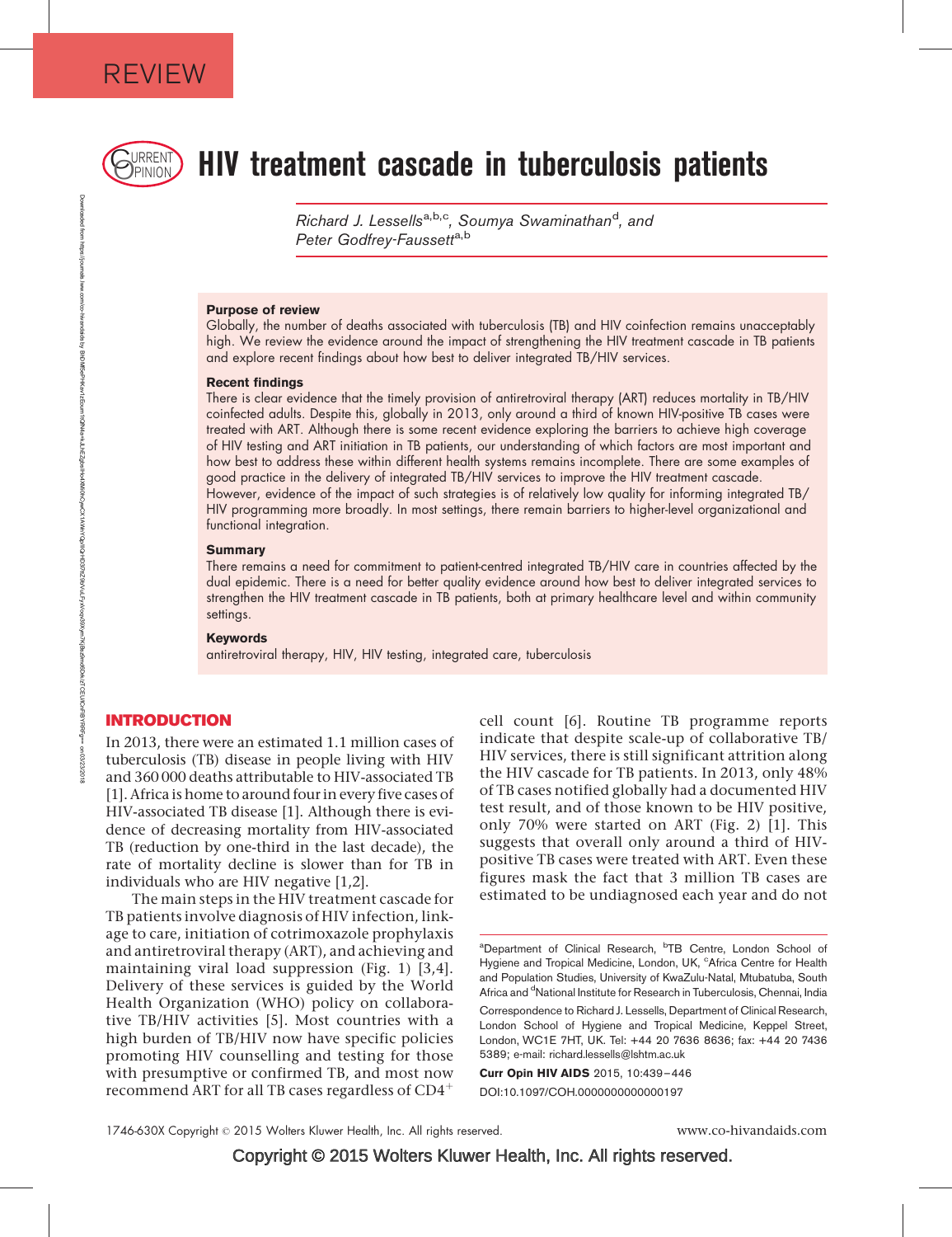## KEY POINTS

- Only around a third of HIV-positive TB patients currently receive ART, highlighting a significant gap between evidence and impact.
- Scale-up of collaborative TB/HIV services has improved coverage of HIV testing and uptake of ART, particularly in some countries with the highest burden of HIVassociated TB.
- Significant barriers to TB/HIV integration exist at all levels of the health system and there is a paucity of evidence around how to improve integration.
- Targeted measures to strengthen the HIV treatment cascade for TB patients may be necessary within the framework of broader health system strengthening but this should be combined with strategies to find people with undiagnosed TB/HIV.

enter the cascade, many of whom are likely to have HIV-associated TB [\[1,7\]](#page-5-0).

Strengthening the HIV treatment cascade is important to reduce the number of deaths from HIV-associated TB. There is quite significant heterogeneity between countries in the key measures of HIV testing and ART initiation for TB patients (Tables 1 and 2). These differences highlight that a one-size-fits-all approach to strengthen the cascade may not be appropriate. There do continue to be issues about the quality of routine programme data, which are emphasized in the context of TB/ HIV wherein there may be discrepancies in reporting the same indicator by TB and HIV programmes [\[1\]](#page-5-0). Caution is therefore required when interpreting routine aggregated national data alongside data collected in research settings or well defined implementation projects.

This review will summarize recent data that provide insight into the cascade in different settings, with a particular focus on evidence around interventions to strengthen the cascade and more broadly to support the delivery of integrated TB/ HIV services.

#### HIV TESTING FOR TUBERCULOSIS PATIENTS

There was quite substantial variation globally in the proportion of TB cases with known HIV status in 2013 – highest in the WHO African region at 76% and below 50% in south-east Asia, Western Pacific, and Eastern Mediterranean regions [\[1\].](#page-5-0) Even within these regions there is considerable heterogeneity in performance between countries (Table 1) [\[8\].](#page-6-0)

There are several recent examples of good performance in different high-burden TB/HIV countries. In South Africa, individual reports have confirmed the high national-level uptake of HIV testing and have shown that high uptake  $(>90\%)$ can be achieved in primary healthcare facilities regardless of the level of integration of TB and HIV services [\[9\]](#page-6-0), and in drug-resistant TB services regardless of whether centralized or decentralized [\[10\].](#page-6-0) Although the overall proportion of TB patients tested for HIV in India is low, one study described new referral pathways for TB patients in Delhi, allowing direct referral to ART centres rather than first sending patients to separate HIV counselling and testing sites. Over the 9-month period following implementation, 92% of TB patients received HIV counselling and testing, and of those that tested positive, 93% engaged in care [\[11](#page-6-0)"[\]](#page-6-0). More broadly in India, there have been concerted efforts to scaleup an intensified package of collaborative TB/HIV activities facilitated by a joint national TB/HIV



FIGURE 1. HIV treatment cascade in TB patients and indicators used to evaluate the cascade.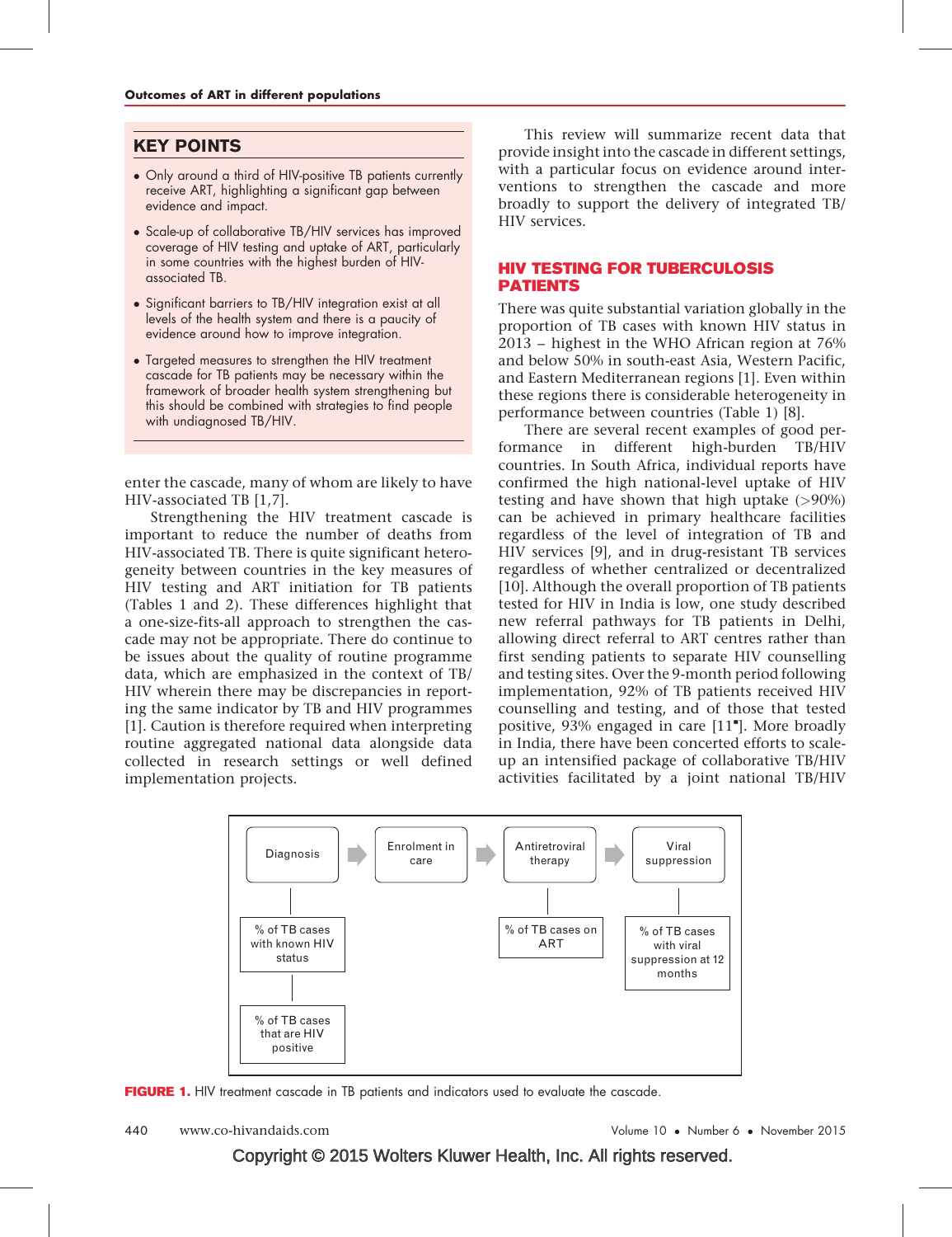

FIGURE 2. Cascade graph of diagnosis and treatment of HIV in TB cases, 2013 (global data) [\[1\].](#page-5-0)

policy [\[12](#page-6-0)"[\].](#page-6-0) Colocation of TB and HIV testing facilities in India has been shown to increase HIV testing coverage and is now a priority intervention within the national strategic plan  $[12^{\bullet}].$  $[12^{\bullet}].$  $[12^{\bullet}].$  $[12^{\bullet}].$ 

Despite calls to move testing upstream and ensure that all people investigated for TB are offered HIV testing [\[5,13\],](#page-6-0) there is a scarcity of data to show to what extent programmes are achieving this. There are also few data describing HIV testing for children undergoing investigation and treatment for TB disease. National-level data in South Africa showed some evidence of recent programmatic improvement, with the proportion of child TB cases (under 15 years) reported to have unknown HIV status declining from 77 to 25% between 2008 and 2012 [\[14\]](#page-6-0).

In order to optimize the uptake of HIV testing, there is a need to better understand the factors behind TB patients not being tested for HIV. In terms of patient-level factors, it would be interesting to know whether or not there are issues particular to TB patients that could potentially be addressed with improved counselling or other specific interventions. One study from Ethiopia, with a high uptake of HIV testing among TB patients (92%), suggested that patient-level barriers were not issues specific to TB/HIV but rather general factors, such as lack of formal education and lower levels of knowledge about HIV  $[15$ <sup>"</sup>[\].](#page-6-0)

In general, however, other than colocation of services, there is a lack of high-quality evidence around interventions to maximize uptake of HIV testing in TB patients. Although there are several reports of high uptake of HIV testing in various settings, in themselves, these may have limited impact as there is often no clear evidence of what precisely has contributed to high uptake.

|  |  | <b>Table 1.</b> Proportion of notified tuberculosis cases with |  |
|--|--|----------------------------------------------------------------|--|
|  |  | known HIV status in high-burden TB/HIV countries, 2013 [1]     |  |

|            | <b>Country</b>               | <b>Proportion</b> |
|------------|------------------------------|-------------------|
| $\geq$ 90% | Rwanda                       | 98                |
|            | Mali                         | 97                |
|            | Togo                         | 97                |
|            | <b>Burking Faso</b>          | 96                |
|            | Kenya                        | 94                |
|            | Malawi                       | 92                |
|            | Namibia                      | 92                |
|            | Zimbabwe                     | 92                |
|            | Swaziland                    | 91                |
|            | Botswana                     | 91                |
|            | Mozambique                   | 91                |
|            | Lesotho                      | 91                |
|            | Uganda                       | 91                |
|            | Sierra Leone                 | 91                |
|            | Zambia                       | 90                |
|            | South Africa                 | 90                |
| 70-89%     | Côte d'Ivoire                | 89                |
|            | Nigeria                      | 88                |
|            | Ukraine                      | 88                |
|            | <b>Burundi</b>               | 87                |
|            | Haiti                        | 86                |
|            | United Republic of Tanzania  | 83                |
|            | <b>Thailand</b>              | 83                |
|            | Cambodia                     | 82                |
|            | Ghana                        | 73                |
|            | Ethiopia                     | 71                |
|            | <b>Viet Nam</b>              | 70                |
| 50-69%     | <b>Brazil</b>                | 65                |
|            | India                        | 63                |
|            | Djibouti                     | 51                |
| $30 - 49%$ | Central African Republic     | 45                |
|            | Democratic Republic of Congo | 44                |
|            | Cameroon                     | 41                |
|            | Angola                       | 40                |
|            | Chad                         | 40                |
|            | China                        | 39                |
|            | Congo                        | 30                |
| $<$ 30%    | Sudan                        | 27                |
|            | Myanmar                      | 12                |
|            | Indonesia                    | $\overline{2}$    |

No data for Russian Federation.

#### UPTAKE AND TIMING OF ANTIRETROVIRAL THERAPY FOR TUBERCULOSIS PATIENTS

Since 2010, WHO guidelines have recommended that all HIV-positive TB patients should be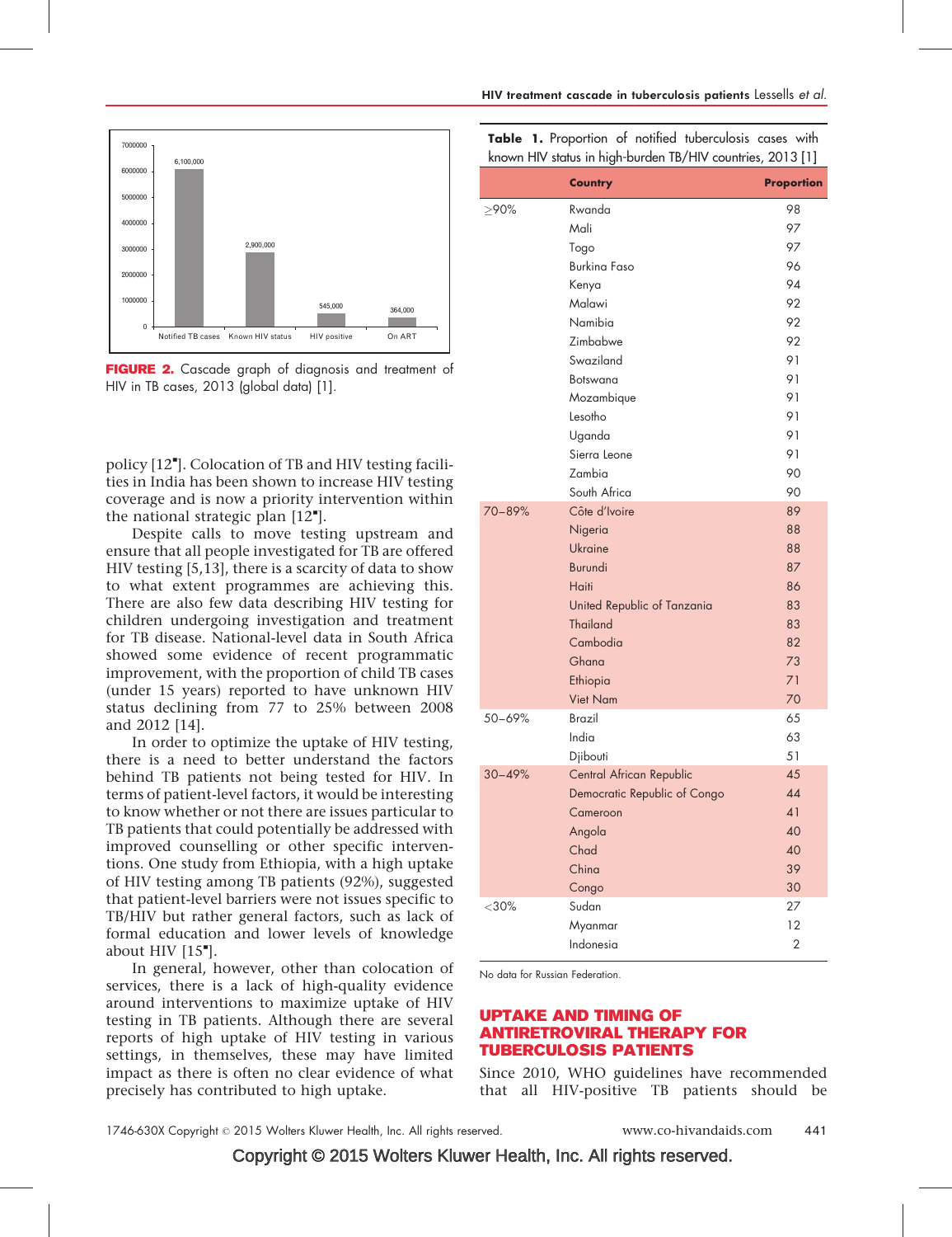Table 2. Proportion of notified HIV-positive tuberculosis cases started on antiretroviral therapy in high-burden TB/ HIV countries, 2013 [\[1\]](#page-5-0)

|            | <b>Country</b>               | <b>Proportion</b> |
|------------|------------------------------|-------------------|
| $>90\%$    | Mali                         | 100               |
|            | Congo                        | 100               |
|            | <b>Burking Faso</b>          | 98                |
| 70-89%     | Cambodia                     | 89                |
|            | Malawi                       | 88                |
|            | India                        | 88                |
|            | Kenya                        | 84                |
|            | Namibia                      | 80                |
|            | Swaziland                    | 80                |
|            | Rwanda                       | 79                |
|            | Zimbabwe                     | 77                |
|            | Myanmar                      | 74                |
|            | United Republic of Tanzania  | 73                |
|            | Togo                         | 72                |
|            | <b>Botswana</b>              | 72                |
|            | Mozambique                   | 72                |
|            | Lesotho                      | 70                |
| 50-69%     | Ethiopia                     | 68                |
|            | Zambia                       | 67                |
|            | Nigeria                      | 67                |
|            | China                        | 67                |
|            | South Africa                 | 67                |
|            | Uganda                       | 65                |
|            | Sierra Leone                 | 64                |
|            | Burundi                      | 64                |
|            | Cameroon                     | 64                |
|            | Viet Nam                     | 61                |
|            | Thailand                     | 59                |
|            | Haiti                        | 57                |
|            | Côte d'Ivoire                | 55                |
| $30 - 49%$ | Ukraine                      | 48                |
|            | Democratic Republic of Congo | 48                |
|            | Ghana                        | 42                |
|            | Sudan                        | 39                |
|            | Djibouti                     | 30                |
| $<30\%$    | Indonesia                    | 21                |

No data for Russian Federation, Brazil, Central African Republic, Angola, Chad.

commenced on ART, regardless of  $CD4^+$  cell count [\[16,17\]](#page-6-0). Despite this, coverage of ART in TB patients remains suboptimal – globally in 2013 only 70% of known HIV-positive TB patients were commenced on ART prior to or during TB treatment [\[1\]](#page-5-0).

There is high-quality evidence from randomized controlled trials (RCTs) that the initiation of ART during TB treatment improves survival in HIV- positive TB patients [\[18–21\].](#page-6-0) A recent meta-analysis of 12 observational studies supported this result, finding that the use of ART led to a reduction of between 44 and 72% in mortality during TB treat-ment [\[22](#page-6-0)"[\]](#page-6-0). There is also recent evidence that confirms that ART substantially improves survival for patients with multidrug-resistant and extensively drug-resistant TB  $[23", 24"$  $[23", 24"$ [\]](#page-6-0).

Observational data from Cape Town has confirmed earlier findings from the RCTs that the impact of ART is most pronounced amongst patients with low CD4<sup>+</sup> cell counts (<350 cells/ $\mu$ l) [\[25](#page-6-0)<sup> $\blacksquare$ </sup>[\]](#page-6-0). In view of this, some continue to question the benefits of ART during TB treatment in patients with higher  $CD4^+$  cell counts. A recent multicentre RCT in Africa reported that for HIV-positive TB patients with  $CD4^+$  cell count of at least 220 cells/ $\mu$ l, there was no difference in the composite endpoint of TB treatment failure, TB recurrence, and death between those randomized to early ART (after 2 weeks of TB treatment) or delayed ART (at the end of 6 months of TB treatment)  $[26$ <sup> $\blacksquare$ </sup>. However, the trial was not powered to detect a difference between the arms in mortality alone and overall mortality was low. Also the proportion of those allocated to the delayed ART arm that nonetheless initiated ART during TB treatment was not reported. There was no evidence of any adverse effect of early ART and therefore this evidence does not support any change in treatment guidelines.

In terms of the timing of ART initiation, a metaanalysis of six RCTs demonstrated that early ART initiation (within 4 weeks of starting TB treatment) was associated with a reduction in mortality of 25% compared with later initiation of ART (8–12 weeks after starting TB treatment) [\[27\]](#page-6-0). A post-hoc analysis of the Cambodian Early versus Late Introduction of Antiretrovirals (CAMELIA) RCT in Cambodia showed that, compared with early ART (after 2 weeks of TB treatment), late ART (after 8 weeks of TB treatment) was associated with more than double the risk of late mortality (after week 50), suggesting a long-lasting benefit of early ART among patients with advanced immunodeficiency [\[28](#page-6-0)"[\]](#page-6-0). A recent RCT from Ethiopia explored the impact of even earlier initiation of ART (1 week after starting TB treatment, compared with 4 or 8 weeks) [\[29\].](#page-6-0) There was no evidence that starting ART after 1 week of TB treatment reduced mortality for all patients, or specifically for those with most advanced immunosuppression (CD4<sup>+</sup> cell count <50 cells/ $\mu$ l).

Interventions to improve uptake of ART might include integration and decentralization of TB and HIV services, and task shifting with nurse-initiated ART. A systematic review explored whether providing ART at the TB health facility improves uptake of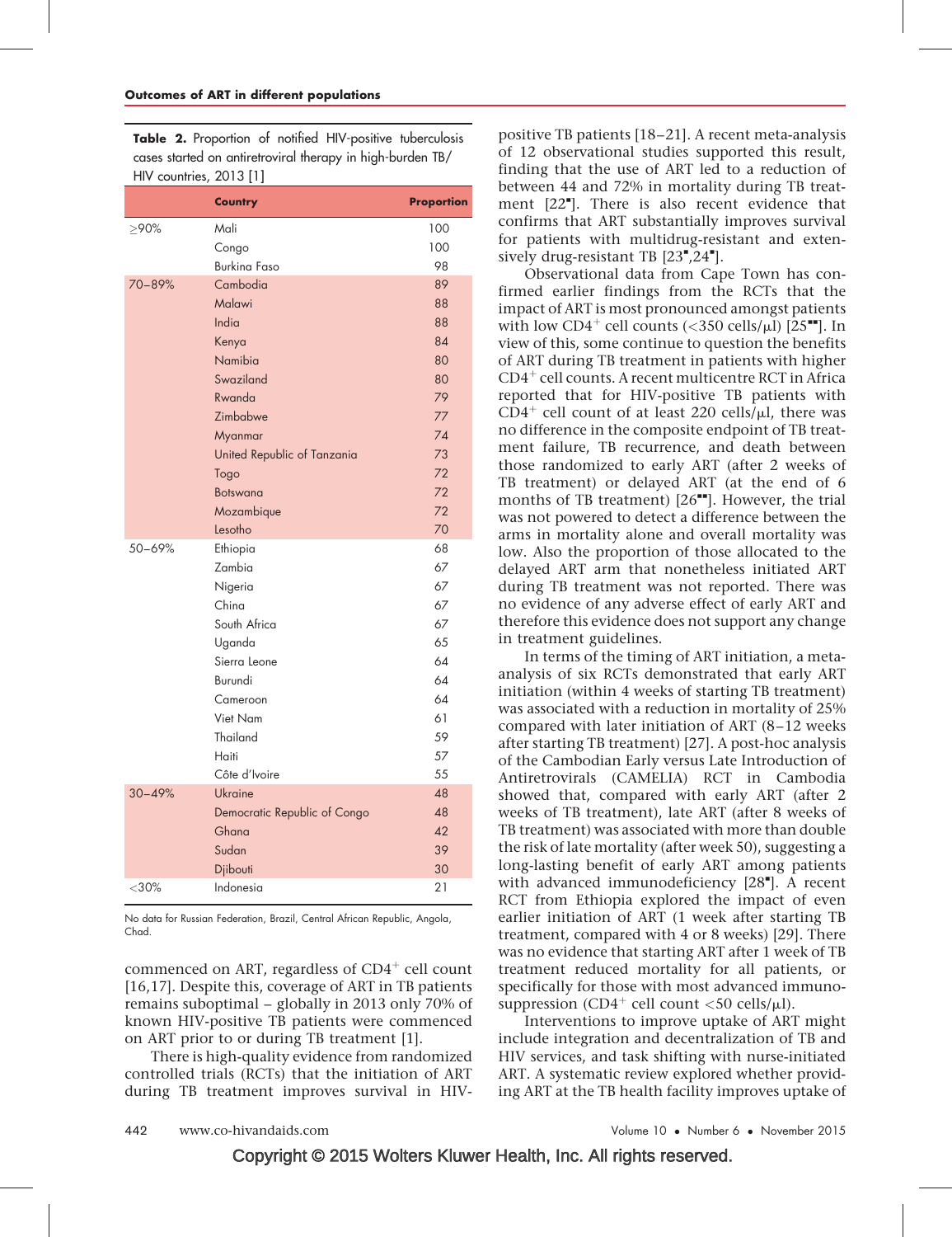ART, compared with systems in which patients were referred to a separate facility [\[30\]](#page-6-0). This review of 12 studies, all but one from Africa, suggested that integration improved ART coverage [relative risk (RR) 1.83, 95% confidence interval (CI) 1.48– 2.25]. There was also weak evidence that integrated services led to a reduction in mortality amongst HIV/TB patients (RR 0.55, 95% CI 0.29–1.05) [\[30\]](#page-6-0).

The Integrating Tuberculosis and Anti-Retroviral Treatment (ITART) study was a prospective cohort study in five primary healthcare clinics in the Democratic Republic of Congo. This study explored outcomes with nurse-delivered decentralized and integrated TB/HIV care and compared this to a historical cohort wherein TB patients were referred to a centralized facility for ART initiation  $[31$ <sup> $H$ </sup>[\]](#page-6-0). ART uptake was 69% in the integrated TB/HIV model, compared with 17% in the historical cohort. Mortality during TB treatment was also lower with the integrated TB/HIV model (10 vs. 20% in the historical cohort)  $[31$ <sup> $H$ </sup>[\].](#page-6-0) Further analyses of the ITART study uncovered delays in initiating ART with the integrated TB/HIV care model [\[32](#page-6-0)"[\]](#page-6-0). For this analysis, delayed ART for TB patients was defined quite tightly as more than 5 days beyond the 1, 2, or 6-month threshold for ART (depending on  $CD4^+$ cell count). Overall, almost half of all patients experienced delayed ART initiation or did not initiate ART at all – delay was particularly high (59%) for those who should have started ART within 1 month (CD4<sup>+</sup> cell count  $\langle 100 \text{ cells/}\mu l \text{ or WHO}$ ) clinical stage 4). In this analysis, delayed ART was associated with having a contraindication to at least one antiretroviral drug, intolerance to TB drugs, nondisclosure of HIV status, and lower  $CD4^+$  cell count [\[32](#page-6-0)"[\].](#page-6-0) Modelling of the same data suggested that around a third of the observed mortality during the study could have been prevented with perfect fidelity to the recommended timing of ART initiation  $[33$ <sup> $\blacksquare$ </sup>[\].](#page-6-0)

Elsewhere, there are other examples wherein ART coverage has improved with models of integrated service delivery. In a before–after study in a regional TB hospital in rural Guatemala, ART uptake increased from 22 and 72% and mortality within 50 weeks decreased from an extremely high level of 78 to 21% with decentralized integrated TB/HIV care [\[34\].](#page-6-0) In a before–after study in 17 health facilities in western Kenya, integration of TB and HIV services led to an improvement in ART uptake during TB treatment from 39 to 61% and a reduction in the median time to ART initiation from 42 to 34 days [\[35\].](#page-6-0) In Malawi, a before–after study compared ART uptake in an integrated TB/HIV clinic before and after the implementation of new guidelines recommending ART within 2 weeks for all TB patients. Overall, ART uptake improved from 70 to 78% and the proportion starting ART within 2 weeks increased from 30 to  $46\%$  [\[36](#page-6-0) $^{\bullet}$ [\]](#page-6-0).

Although studies consistently demonstrate that a significant number of TB patients do not start ART, there is relatively limited understanding about the factors that contribute to this. One qualitative study in the Kingdom of Swaziland involved in-depth interviews with HIV-positive TB patients that had not initiated ART [\[37](#page-6-0)"[\].](#page-6-0) This highlighted factors operating at an individual level, such as concern about medication side-effects and pill burden as well as deeper issues such as lack of readiness for lifelong treatment. However, the interviews also uncovered important health system barriers, such as poor relationships with clinic staff, failure to receive adequate counselling, and limited availability of diagnostic tests [\[37](#page-6-0)"[\].](#page-6-0) In Namibia, healthcare workers also identified significant structural barriers to ART initiation for TB patients, most notably human resource shortages, lack of training, and lack of physical space in which to provide care [\[38\]](#page-6-0). Even in an inpatient setting in Tanzania, significant health system barriers to TB/HIV integration were identified by healthcare workers [\[39\].](#page-6-0)

Data on uptake and timing of ART initiation for children with TB disease are particularly scarce. In the ITART study, 30 ART-naïve children aged  $3-18$ years were included. Overall, 73% initiated ART either during TB treatment or on completion of TB treatment, yet in some cases, similarly to the adults in the same study, there were significant delays in starting ART [\[40\].](#page-6-0)

#### VIRAL SUPPRESSION FOR TUBERCULOSIS PATIENTS ON ANTIRETROVIRAL THERAPY

With the potential for drug–drug interactions, drug toxicity, and challenges to adherence with combined TB treatment and ART, it is important to understand whether virologic outcomes are compromised by concurrent TB treatment. A systematic review of 17 studies found no evidence of a difference in virologic suppression between those on TB treatment and those not on TB treatment at the time of ART initiation [\[41](#page-6-0)"[\]](#page-6-0). Overall, the random-effects RR for virologic suppression at 11–12 months was 0.99 (95% CI 0.94–1.05). In a recent single study in five Ethiopian health centres, the overall proportion with virologic suppression  $(<50 \text{ copies/ml})$  at 6 months was similar for participants with and without concurrent TB at the time of ART initiation (71 vs. 72%,  $P = 0.74$  [\[42\].](#page-6-0) In patients unable to tolerate efavirenz in first-line ART, nevirapine remains an option in the absence of alternative drugs, although efavirenz-based ART is associated with superior rates

Copyright © 2015 Wolters Kluwer Health, Inc. All rights reserved.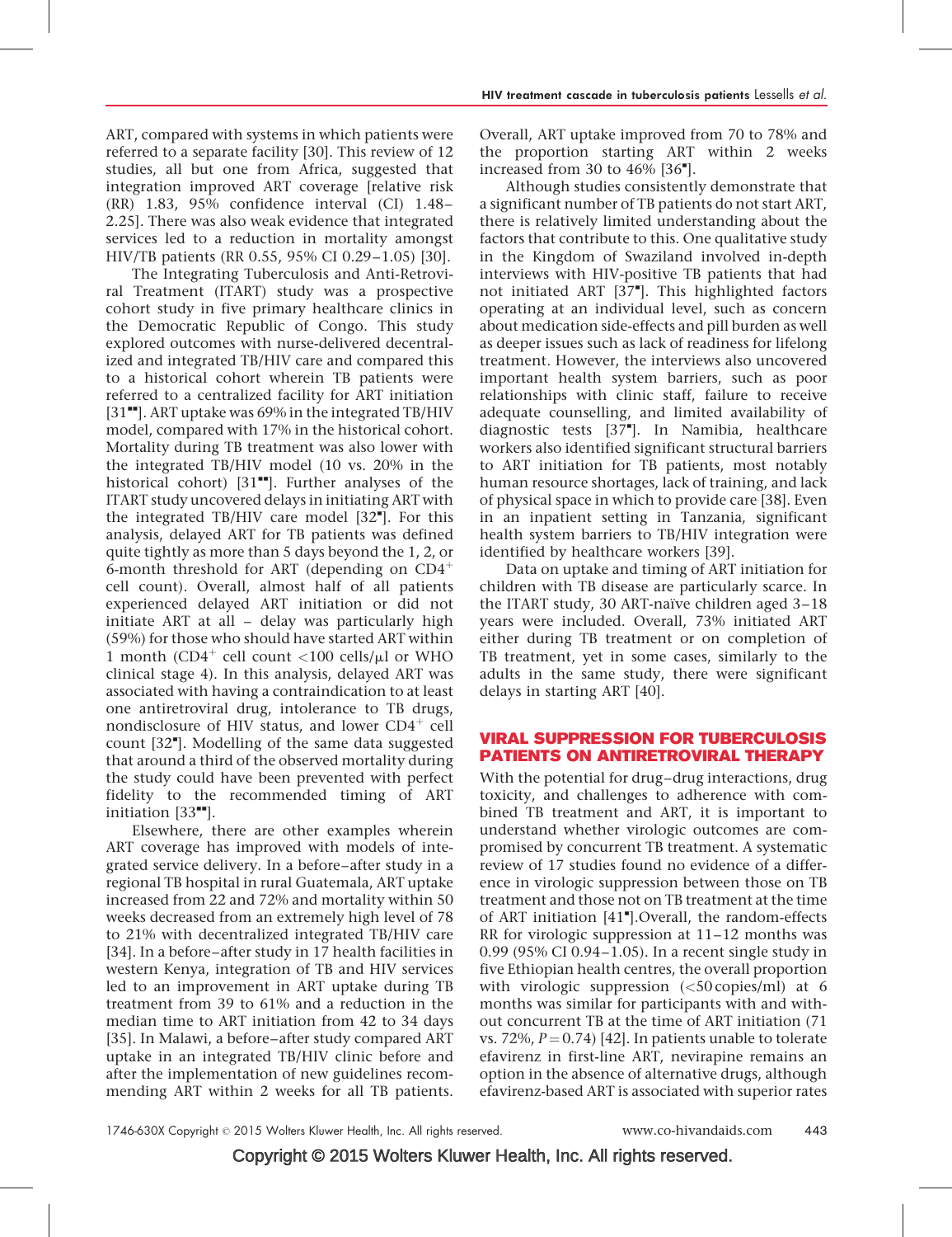<span id="page-5-0"></span>of virological suppression when coadministered with TB treatment [\[43\].](#page-6-0)

There are specific issues with combined TB treatment and ART in children, particularly young children using protease inhibitors. In a large hospital programme in South Africa, 92 of 199 children aged 0–8 years were on TB treatment at the time of ART initiation. Overall, TB treatment did not affect the likelihood of achieving virological suppression (proportion with viral load <50 copies/ml at 12 months 63% for TB patients vs. 62% for those without TB) or of experiencing viral rebound over 24 months of follow-up  $[44$ <sup> $\degree$ </sup>[\].](#page-7-0)

#### MODELS OF TUBERCULOSIS AND HIV SERVICE INTEGRATION

Integration of TB/HIV services is aimed at improving the efficiency and effectiveness of the health system and reducing opportunities for attrition in the cascade of care  $[45$ <sup> $+$ </sup>[\].](#page-7-0) It is not clear how integration should be measured, although attempts have been made to develop instruments capable of determining the extent of clinical and organizational integration  $[45"$  $[45"$ . This tool was used to evaluate the impact of integration on clinical outcomes in 33 clinics within Cape Town. There was some evidence that, after adjusting for individual-level and cliniclevel factors, two of the derived domains of TB/HIV integration (integrated service delivery and care provided by the same clinician) were associated with lower mortality in TB/HIV coinfected patients [\[46](#page-7-0)"[\].](#page-7-0)

There is a paucity of evidence around how different models of TB/HIV integration might influence retention in care and viral suppression. Encouragingly, two ongoing clinical trials are exploring models of integrated TB/HIV care and the impact on retention in care [\[47,48\].](#page-7-0) In the MERGE cluster randomized trial in South Africa, the intervention being studied is a set of clinic-specific activities to optimize integration of TB and HIV services [\[47\].](#page-7-0) The Start TB Patients on ART and Retain on Treatment study in Lesotho is testing a multifaceted intervention package incorporated into integrated HIV/TB care – nurse training and clinical mentoring as well as support for patients (health education, adherence support, and financial support) [\[48\].](#page-7-0)

Integration of TB and HIV services can encompass different models and the organization and delivery of services needs to be context specific and focused on the needs of patients, families, and communities. Colocation of services within health facilities in itself does not necessarily meet the needs of patients if service delivery remains fragmented  $[45"$  $[45"$ . As the delivery of HIV treatment and care is increasingly decentralized and moved out of health facilities

into the community, there is a need for research into community-based integrated models of TB/HIV care [\[49,50](#page-7-0)"[,51\].](#page-7-0) Most of the published evidence about integration focuses on clinical integration, yet there remain significant barriers to higher-level organizational or functional integration of programmes within the broader health system  $[45"$  $[45"$ ,  $52"$ [\].](#page-7-0) In most settings, HIV and TB programmes remain vertical programmes with separate organizational structures, separate policies and guidelines, separate budgeting, and separate monitoring and evaluation systems. There are often historical and cultural differences between TB and HIV programmes that provide challenges to integration  $[53", 54]$  $[53", 54]$ . In many countries, HIV and TB programmes are also dependent on funding from international donors and may be somewhat restricted in how services can be developed. Encouragingly, the Global Fund now stipulates that the 41 countries with a high burden of TB–HIV coinfection should submit applications that encompass integrated and joint programming for the two diseases [\[55\].](#page-7-0)

#### **CONCLUSION**

For TB patients globally, considerable progress will be needed to achieve the Joint United Nations Programme on HIV/AIDS (UNAIDS) 90–90–90 targets by 2020. Strengthening of the HIV treatment cascade for TB patients needs to be coordinated with initiatives to find undiagnosed TB/HIV cases within the health system and more broadly in the community. There is a need for higher quality evidence, combined with economic analysis, to inform the scale-up of efficient TB/HIV services in different settings.

#### Acknowledgements

None.

# Financial support and sponsorship

None.

#### Conflicts of interest

There are no conflicts of interest.

#### REFERENCES AND RECOMMENDED READING

Papers of particular interest, published within the annual period of review, have been highlighted as:

- of special interest
- $\blacksquare$  of outstanding interest
- 1. World Health Organization. Global tuberculosis report 2014. Geneva, Switzerland: World Health Organization; 2014.
- 2. World Health Organization. Gear up to end TB: introducing the end TB strategy. Geneva, Switzerland: World Health Organization; 2015.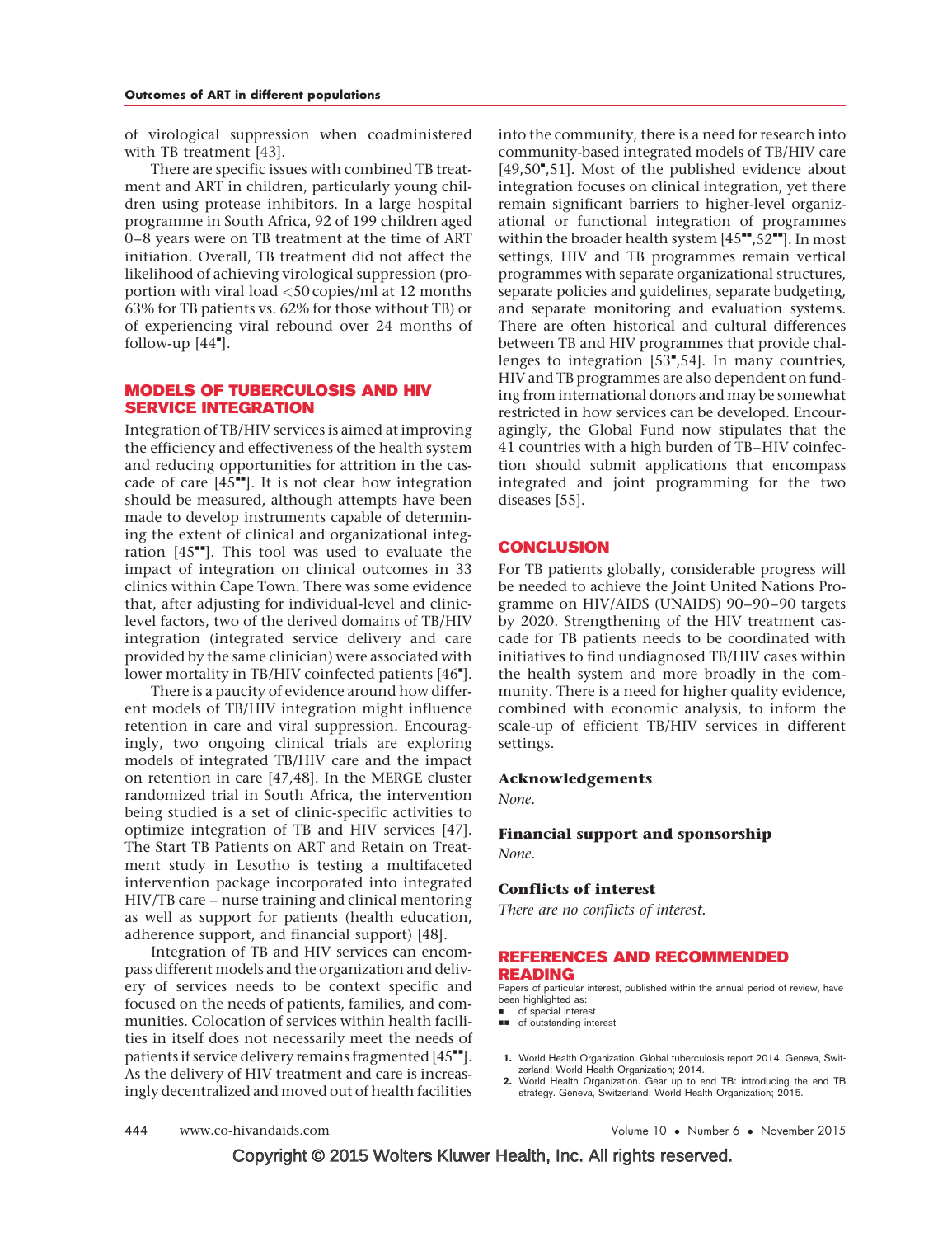- <span id="page-6-0"></span>3. World Health Organization. Global update on HIV treatment 2013: results, impact and opportunities: WHO report in partnership with UNICEF and UNAIDS. Geneva, Switzerland: World Health Organization; 2013.
- 4. World Health Organization. Metrics for monitoring the cascade of HIV testing, care and treatment services in Asia and the Pacific. Geneva, Switzerland: World Health Organization; 2014.
- 5. World Health Organization. WHO policy on collaborative TB/HIV activities: guidelines for national programmes and other stakeholders. Geneva, Switzerland: World Health Organization; 2012.
- 6. Gupta S, Granich R, Date A, et al. Review of policy and status of implementation of collaborative HIV-TB activities in 23 high-burden countries. Int J Tuberc Lung Dis 2014; 18:1149–1158.
- 7. Herbert N, George A, Baroness Masham of Ilton, et al. World TB Day 2014: finding the missing 3 million. Lancet 2014; 383:1016–1018.
- 8. Trinh QM, Nguyen HL, Nguyen VN, et al. Tuberculosis and HIV co-infectionfocus on the Asia-Pacific region. Int J Infect Dis 2015; 32:170–178.
- 9. Kaplan R, Caldwell J, Bekker LG, et al. Integration of TB and ART services fails to improve TB treatment outcomes: comparison of ART/TB primary healthcare services in Cape Town, South Africa. S Afr Med J 2014; 104:204–209.
- 10. Loveday M, Wallengren K, Brust J, et al. Community-based care vs. centralised hospitalisation for MDR-TB patients, KwaZulu-Natal, South Africa. Int J Tuberc Lung Dis 2015; 19:163–171.
- 11. Gupta AK, Singh GP, Goel S, et al. Efficacy of a new model for delivering
- & integrated TB and HIV services for people living with HIV/AIDS in Delhi: case for a paradigm shift in national HIV/TB cross-referral strategy. AIDS Care 2014; 26:137–141.

This study from Delhi highlights the importance of colocation of services to limit fragmentation of care.

- 12. World Health Organization. Scaling up of collaborative TB/HIV activities in & concentrated HIV epidemic settings: a case study from India. Geneva,
- Switzerland: World Health Organization; 2015. An excellent and comprehensive report detailing successes and challenges of scaling up collaborative TB/HIV activities in India.
- 13. Kumar AM, Gupta D, Gupta RS, et al. HIV testing in people with presumptive tuberculosis: time for implementation. Lancet Respir Med 2013; 1:7–9.
- 14. Smith J, Moyo S, Day C. A review of TB in children and adolescents in South Africa 2008–2012. In South African Health Review 2013/14. Padarath A, English R, eds. Durban: Health Systems Trust; 2014.
- 15. Kebede W, Keno F, Ewunetu T, Mamo G. Acceptance of provider initiated HIV
- & testing and counseling among tuberculosis patients in East Wollega Administrative Zone, Oromia Regional State, Western Ethiopia. Tuberc Res Treat 2014; 2014:935713.

This study demonstrated high uptake of HIV testing and suggested that uptake was associated with general knowledge of HIV and individual perception of HIV risk.

- 16. World Health Organization. Antiretroviral therapy for HIV infection in adults and adolescents: recommendations for a public health approach – 2010 revision. Geneva, Switzerland: WHO; 2010.
- 17. World Health Organization. Consolidated guidelines on the use of antiretroviral drugs for treating and preventing HIV infection: recommendations for a public health approach June 2013. Geneva, Switzerland: WHO; 2013.
- 18. Abdool Karim SS, Naidoo K, Grobler A, et al. Timing of initiation of antiretroviral drugs during tuberculosis therapy. N Engl J Med 2010; 362:697–706.
- 19. Abdool Karim SS, Naidoo K, Grobler A, et al. Integration of antiretroviral therapy with tuberculosis treatment. N Engl J Med 2011; 365:1492–1501.
- 20. Blanc FX, Sok T, Laureillard D, et al. Earlier versus later start of antiretroviral therapy in HIV-infected adults with tuberculosis. N Engl J Med 2011; 365:1471–1481.
- 21. Havlir DV, Kendall MA, Ive P, et al. Timing of antiretroviral therapy for HIV-1 infection and tuberculosis. N Engl J Med 2011; 365:1482–1491.
- 22. Odone A, Amadasi S, White RG, et al. The impact of antiretroviral therapy on & mortality in HIV positive people during tuberculosis treatment: a systematic review and meta-analysis. PLoS One 2014; 9:e112017.

A meta-analysis of predominantly observational studies that highlights the impact of early ART initiation on mortality.

- 23. Padayatchi N, Abdool Karim SS, Naidoo K, et al. Improved survival in multi-
- & drug-resistant tuberculosis patients receiving integrated tuberculosis and antiretroviral treatment in the SAPiT Trial. Int J Tuberc Lung Dis 2014; 18:147–154.

This study from South Africa highlights the importance of early ART for survival in multidrug-resistant TB.

24. Pietersen E, Ignatius E, Streicher EM, et al. Long-term outcomes of patients & with extensively drug-resistant tuberculosis in South Africa: a cohort study.

Lancet 2014; 383:1230–1239. This study also from South Africa demonstrates that ART is associated with

reduced mortality in extensively drug-resistant TB. 25. Kaplan R, Caldwell J, Middelkoop K, et al. Impact of ART on TB case fatality

&& stratified by CD4 count for HIV-positive TB patients in Cape Town, South Africa (2009-2011). J Acquir Immune Defic Syndr 2014; 66:487–494.

This study demonstrates increasing ART uptake in Cape Town over a 3-year period and a modest reduction in mortality over the same period. The findings also highlight that the mortality is largely driven by those with lower  $CD4<sup>+</sup>$  cell counts and that gaps still exist in getting these cases onto ART.

26. Mfinanga SG, Kirenga BJ, Chanda DM, et al. Early versus delayed initiation of && highly active antiretroviral therapy for HIV-positive adults with newly diag-nosed pulmonary tuberculosis (TB-HAART): a prospective, international, randomised, placebo-controlled trial. Lancet Infect Dis 2014; 14:563– 571.

A multicentre RCT in Africa suggesting that there is no clear benefit from early ART initiation in those with less-advanced immunodeficiency. Although the evidence may not change policy, it does highlight that people with low  $CD4<sup>+</sup>$  cell counts remain the priority for early initiation of ART.

- 27. Yan S, Chen L, Wu W, et al. Early versus delayed antiretroviral therapy for HIV and tuberculosis co-infected patients: a systematic review and meta-analysis of randomized controlled trials. PLoS One 2015; 10:e0127645.
- 28. Marcy O, Laureillard D, Madec Y, et al. Causes and determinants of mortality
- & in HIV-infected adults with tuberculosis: an analysis from the CAMELIA ANRS 1295-CIPRA KH001 randomized trial. Clin Infect Dis 2014; 59:435–445.

A post-hoc analysis from one of the RCTs exploring early ART initiation during TB treatment. The findings highlight the long-term protective effect of ART started early during TB treatment.

- 29. Amogne W, Aderaye G, Habtewold A, et al. Efficacy and safety of antiretroviral therapy initiated one week after tuberculosis therapy in patients with CD4  $counts < 200$  cells/ $\mu$ L: TB-HAART study, a randomized clinical trial. PLoS One 2015; 10:e0122587.
- 30. Suthar AB, Rutherford GW, Horvath T, et al. Improving antiretroviral therapy scale-up and effectiveness through service integration and decentralization. AIDS 2014; 28 (Suppl 2):S175–S185.
- 31. Van Rie A, Patel MR, Nana M, et al. Integration and task shifting for TB/HIV && care and treatment in highly resource-scarce settings: one size may not fit all. J

Acquir Immune Defic Syndr 2014; 65:e110–e117. Main findings from the ITART study in the Democratic Republic of Congo demonstrating that integrated, nurse-delivered TB/HIV care improved uptake of ART and reduced mortality in comparison to a historical cohort.

32. Patel MR, Nana M, Yotebieng M, et al. Delayed antiretroviral therapy despite & integrated treatment for tuberculosis and HIV infection. Int J Tuberc Lung Dis 2014; 18:694–699.

Analysis of data from the ITART study, highlighting persistent delays in initiation of ART and some of the factors contributing to that delay.

- 33. Patel MR, Westreich D, Yotebieng M, et al. The impact of implementation
- && fidelity on mortality under a  $CD4^+$  stratified timing strategy for antiretroviral therapy in patients with tuberculosis. Am J Epidemiol 2015; 181:714– 722.

Analysis of data from the ITART study, highlighting the potential to save lives by more timely initiation of ART.

- 34. Ikeda JM, Tellez CA, Hudes ES, et al. Impact of integrating HIV and TB care and treatment in a regional tuberculosis hospital in rural Guatemala. AIDS Behav 2014; 18 (Suppl 1):S96–S103.
- 35. Owiti P, Zachariah R, Bissell K, et al. Integrating tuberculosis and HIV services in rural Kenya: uptake and outcomes. Public Health Action 2015; 5:36–44.
- 36. Tweya H, Ben-Smith A, Kalulu M, et al. Timing of antiretroviral therapy and & regimen for HIV-infected patients with tuberculosis: the effect of revised HIV guidelines in Malawi. BMC Public Health 2014; 14:183.

This study demonstrates that implementing guideline changes can lead to improvements in ART uptake but that these improvements may be modest and so achieving high levels of uptake may require more targeted intervention.

37. Kebogile M, Elias P. Why do patients refuse antiretroviral therapy before they & complete tuberculosis treatment?. A qualitative enquiry. J AIDS HIV Res 2014; 6:33–38.

This study explores why some people choose to defer ART and highlights areas that could be addressed in education and counselling.

- 38. Seeling S, Mavhunga F, Thomas A, et al. Barriers to access to antiretroviral treatment for HIV-positive tuberculosis patients in Windhoek, Namibia. Int J Mycobacteriol 2014; 3:268–275.
- 39. Wajanga BM, Peck RN, Kalluvya S, et al. Healthcare worker perceived barriers to early initiation of antiretroviral and tuberculosis therapy among Tanzanian inpatients. PLoS One 2014; 9:e87584.
- 40. Patel MR, Yotebieng M, Behets F, et al. Outcomes of integrated treatment for tuberculosis and HIV in children at the primary healthcare level. Int J Tuberc Lung Dis 2013; 17:1206–1211.
- 41. Soeters HM, Napravnik S, Patel MR, et al. The effect of tuberculosis treatment
- & on virologic and  $CD4<sup>+</sup>$  cell count response to combination antiretroviral therapy: a systematic review. AIDS 2014; 28:245–255.

This systematic review suggests that virological response to first-line ART is not affected by TB treatment.

- 42. Reepalu A, Balcha TT, Skogmar S, et al. High rates of virological suppression in a cohort of human immunodeficiency virus-positive adults receiving antiretroviral therapy in Ethiopian health centers irrespective of concomitant tuberculosis. Open Forum Infect Dis 2014; 1:ofu039.
- 43. Jiang HY, Zhang MN, Chen HJ, et al. Nevirapine versus efavirenz for patients co-infected with HIV and tuberculosis: a systematic review and meta-analysis. Int J Infect Dis 2014; 25:130–135.

1746-630X Copyright © 2015 Wolters Kluwer Health, Inc. All rights reserved. www.co-hivandaids.com 445

### Copyright © 2015 Wolters Kluwer Health, Inc. All rights reserved.